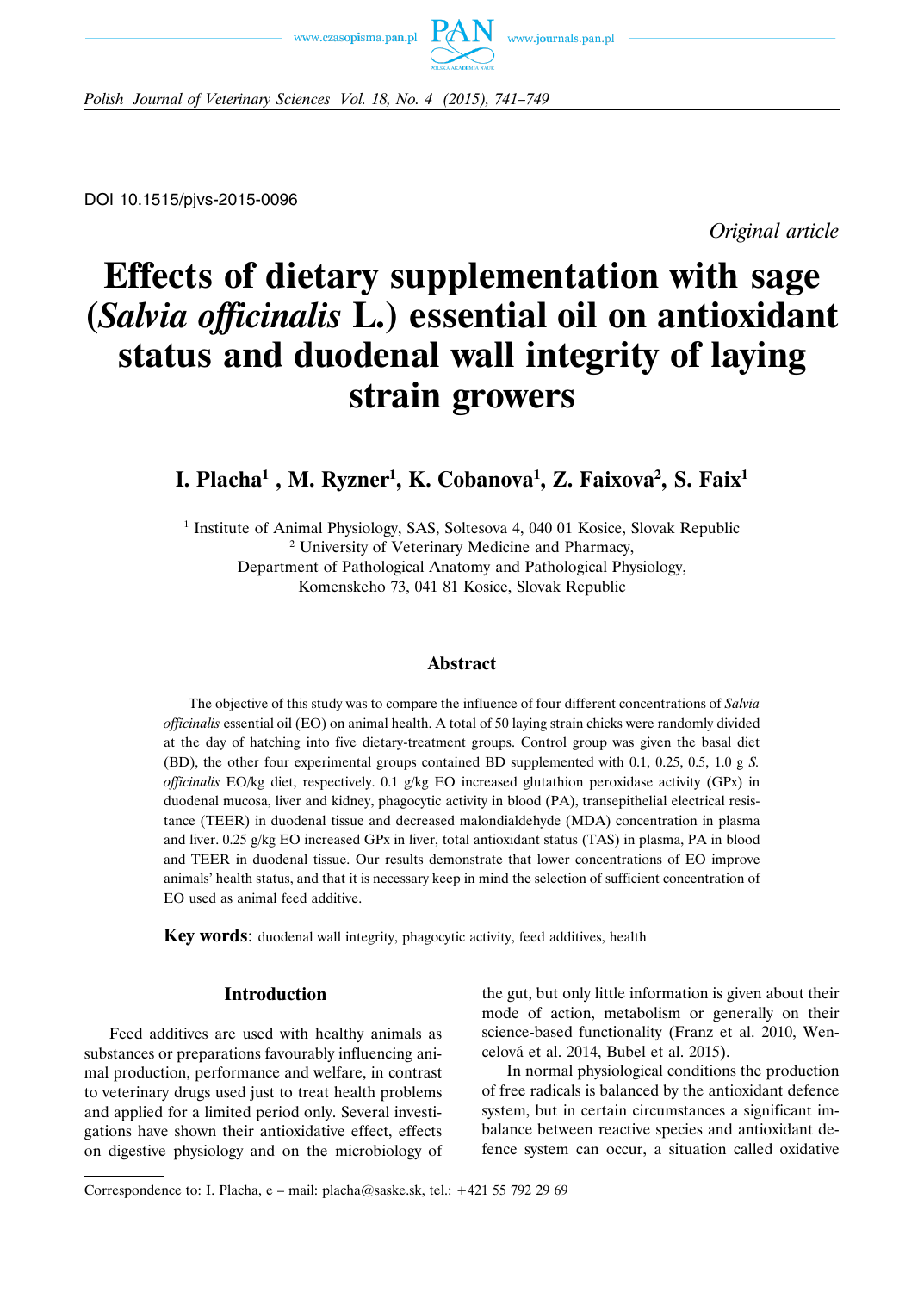

stress. Halliwell and Gutteridge (1999) give a broader definition of an antioxidant as *"any substance that, when present at low concentrations compared to those of an oxidisable substrate, significantly delays or prevents oxidation of that substrate".* Antioxidative compounds prepared from sage have been well established and its extracts are marketed in the U.S., France, Germany and Japan as natural antioxidants for food (Miura et al. 2002).

Among the many benefits of dietary herbs is the ability to modulate the innate immunological properties. Innate immune response involves the detection, uptake and destruction of altered or non-self threats to the organism via phagocytosis (Henneke and Golenbock 2004).

The intestinal epithelium is a single cell-thick interface between the antigen-rich gut lumen and the internal milieu, and it acts as a barrier. The physical barrier function of the epithelium is achieved by the tight junctions between cells, made up of specialized protein complexes (Mannon 2005). The tightness of the intercellular junctional complex can be checked by measuring the transepithelial electrical resistance (TEER), as it is represented by movement of ions across the cell monolayers (Ward et al. 2000).

Compounds of essential oils (EO) are rapidly absorbed from the gastrointestinal tract and mainly conjugated with sulfate and glucuronic acid. If the capacity for conjugation is overwhelmed at high doses, alternative metabolic routes are activated, leading to the production of reactive metabolites (EFSA 2012). These metabolites are normally detoxified but at large doses sulfhydryl groups of hepatic proteins may react with reactive metabolites, resulting in hepatic necrosis (Laskin and Pilaro 1986). To date little information is available on effective doses of EO that can strengthen animal health and can be used in animals without inducing toxic effects. More research is therefore needed in this area (Acamovic and Brooker 2005).

For this reason the objective of this study was to compare the effect of four different concentrations of *S. officinalis* EO, and to find a sufficient concentration which can positively influence antioxidant status and immunity and strengthen the duodenal wall integrity in laying strain growers, and in this way improve their health. Moreover, this study evaluated the plasma biochemical profile of birds.

#### **Materials and Methods**

#### **Animal care and use**

The experiment was carried out in accordance with the established standards for use of animals. The protocol was approved by the Ethical Commission of the Institute of Animal Physiology, Slovak Academy of Sciences in Košice, Slovakia and by Slovak governmental authority ( $\check{C}$ .k. RO-820/10-221). Experimental design and housing: A total of 50 non sexed ISA BROWN laying strain chicks were randomly divided at the day of hatching into five dietary-treatment groups. All cages were placed in the same room, in which the temperature was controlled during the experiment. The birds were placed in cages with wood shavings. The light regimen from age of 5 weeks was 9 h of continuous light per day. The initial room temperature 32-33°C was reduced weekly by 2°C to a final temperature of  $20-22$ °C. The relative humidity was within the range of 60 to 70%. All birds had free access to water and feed. The experiment finished at 11 weeks of age with sample collections. Feed intake was recorded daily, body weights were recorded once a week.

## **Diets**

The birds were fed with the 5 experimental diets. The first group (control) was given the basal diet (BD), the second was fed with the same BD with 0.1 g *S. officinalis* EO/kg diet, the third received BD supplemented with 0.25 g/kg EO, the fourth recieved BD with 0.5 g/kg EO and the fifth recieved BD with 1.0 g/kg EO. Appropriate diets for growth and healthy development of laying strain chicks were used during the whole experiment (starter feed for the period 0-6 weeks and grower feed for the period 7-11 weeks, Table 1). Sage EO was dissolved in sunflower oil and mixed to the basal diet in appropriate concentration. The final concentration of sunflower oil in all diets was 1.0 %.

#### **Sage oil used in the model experiment**

Sage oil was obtained by steam distillation from selected fresh leaves of *Salvia officinalis L*., growing wild in the Balkan area. The EO was provided by HANUS s.r.o. (Slovakia). The major constituents identified in sage oil 0.1 g/kg diet were  $\alpha$ -thujone 0.04 g/kg, limonene 0.02 g/kg, camphor 0.02 g/kg and  $\alpha$ -humulene 0.01 g/kg; in 0.25 g/kg diet (0.11, 0.04, 0.06, 0.03 g/kg, respectively), in 0.5 g/kg diet (0.22, 0.08, 0.12, 0.06 g/kg, respectively), in 1.0 g/kg diet (0.43, 0.16, 0.25, 0.12 g/kg, respectively). These compounds in the EO were quantified using the high performance liquid chromatography (HPLC) method.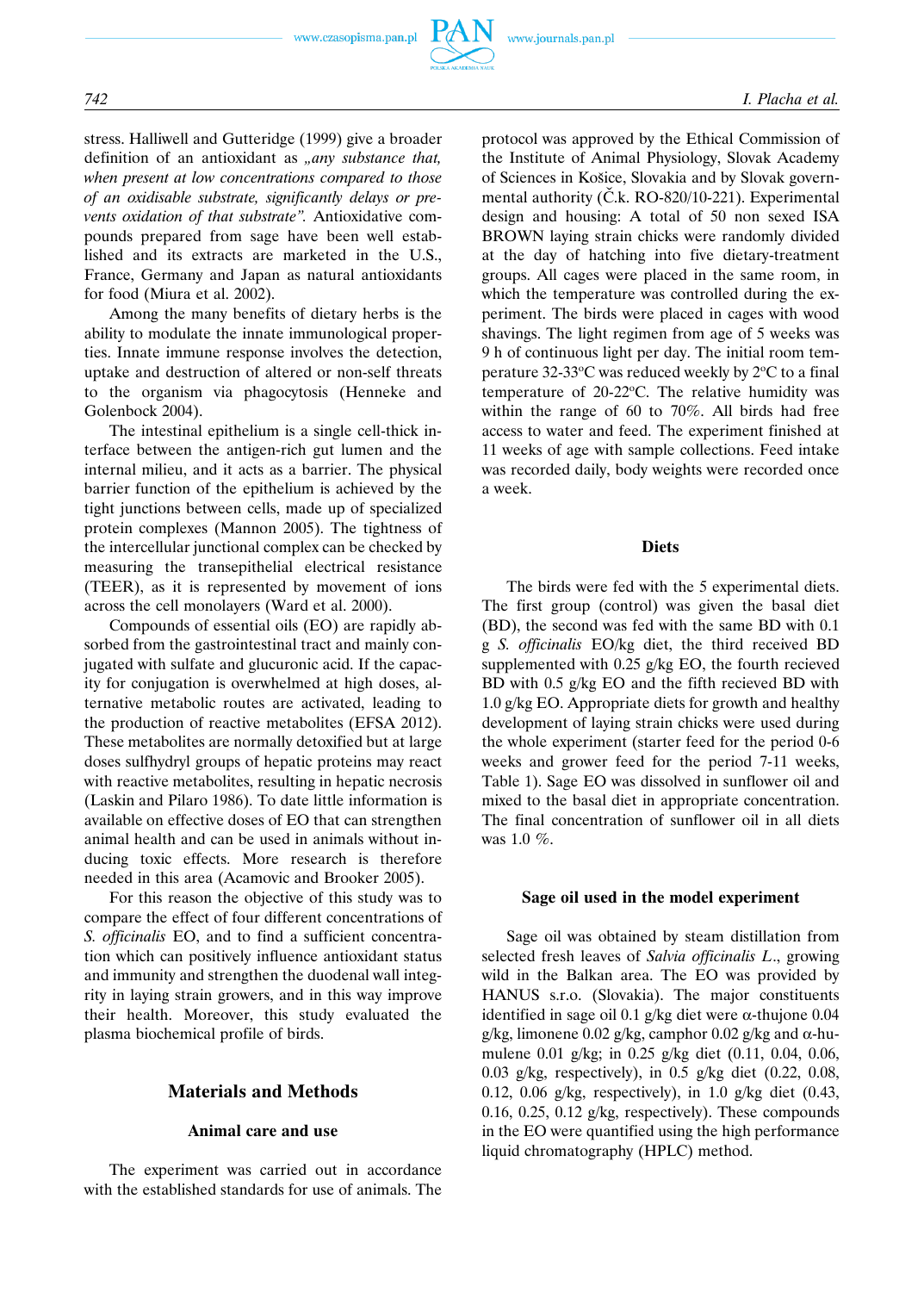

*Effects of dietary supplementation with sage (Salvia officinalis L.) ... 743*

Table 1. Ingredients and composition of starter and grower diets (g/kg).

| Ingredients                | <b>Starter</b><br>$(0-6 \text{ w})$ | Grower<br>$(7-11 w)$ |  |
|----------------------------|-------------------------------------|----------------------|--|
| Wheat, ground              | 542.4                               | 600                  |  |
| Maize, ground              | 100                                 | 106                  |  |
| Soybean meal, extracted    | 250                                 | 190                  |  |
| Barley, ground             | 30                                  | 30                   |  |
| Rapeseed                   | 42                                  | 40                   |  |
| Limestone                  | 16                                  | 16                   |  |
| Monocalcium phosphate      | 6                                   | 6                    |  |
| Feed salt                  | 3                                   | 3                    |  |
| Premix                     | $5*$                                | $5***$               |  |
| DL-methionin               | 3.2                                 | 4                    |  |
| DL-lysine                  | 2.4                                 |                      |  |
| Composition Dry matter     | 889                                 | 881                  |  |
| Crude protein              | 195                                 | 175                  |  |
| Ash                        | 80                                  | 80                   |  |
| Crude fibre                | 50                                  | 50                   |  |
| Calcium                    | 8.0                                 | 8.0                  |  |
| Phosphorus                 | 5.0                                 | 5.0                  |  |
| Lysine                     | 8.0                                 | 8.0                  |  |
| Methionine                 | 4.0                                 | 3.5                  |  |
| Methionine + cysteine      | 7.5                                 | 7.5                  |  |
| Linoleic acid              | 10.0                                | 10.0                 |  |
| Calculated MEn             |                                     |                      |  |
| (N-adjusted metabolisable) | energy,                             |                      |  |
| MJ/kg)                     | 11.9                                | 11.5                 |  |

Notes: Crude protein, dry matter and selenium are analysed data.

\* The vitamin/mineral premix provided per kilogramme of complete diet: retinyl acetate 0.3 mg, cholecalciferol 0.05 mg, tocopherol 15.0 mg, riboflavin 4.0 mg, cobalamin 0.01 mg, choline 500 mg, natrium 2 500 mg, manganese 70 mg, iron 60 mg, copper 6 mg, zinc 50 mg. selenium 0.30 mg.

\*\* The vitamin/mineral premix provided per kilogramme of complete diet: retinyl acetate 2.4 mg, cholecalciferol 0.04 mg, tocopherol 12.0 mg, riboflavin 4.0 mg, cobalamin 0.01 mg, choline 300 mg, natrium 2 500 mg, manganese 50 mg, iron 60 mg, copper 6 mg, zinc 50, selenium 0.32 mg.

#### **Sample collections**

At the age of 11 weeks, eight randomly chosen chickens from each treatment group were anaesthetized with an intraperitoneal injection of xylazine (Rometar 2%, SPOFA, Czech Republic) and ketamine (Narkamon 5%, SPOFA, Czech Republic) at doses 0.6 and 0.7 ml/kg body weight, respectively. After laparotomy, blood for analysis was collected using cardial puncture and placed in heparinised tubes. The tubes with blood for determination of malondialdehyde (MDA) concentration and total antioxidant status (TAS) were centrifuged at 3000 RPM for 10 minutes. Plasma and blood samples were stored at -70°C until analysis. Following euthanasia samples of their liver, kidney and duodenal mucosa tissues were collected for biochemical analysis and stored at -70°C

until analysis. Their duodenum was separated to measure TEER *in vitro.*

#### **Duodenal wall integrity**

Intestinal wall integrity was tested by measuring the trans-epithelial electrical resistance (TEER) value. Tissues of duodenal mucosa  $(0.71 \text{ cm}^2)$  were incubated at 37°C in chambers with Tyrode's solution. TEER values were recorded every 3 min over a period of 30 min. The chambers used were constructed similarly to those described by Ussing and Zerahn (1951), with some modifications. The chambers were composed of two symmetrical half-cells each with volume 10.5 ml. A sheet of chicken's duodenum tissue was mounted between these half cells. Transepithelial electrical resistance was measured with electrodes using a Volt Ohm Meter (MXD-5040RS232 Digital Multimeter with True RMS, METEX Instruments, Korea).

#### **Analysis**

Haemoglobin (Hb) content of blood and TAS in plasma were analysed using commercial kits from Randox, UK. To analyse the activities of glutathione peroxidase (GPx, EC 1.11.1.9) in the liver, duodenal mucosa and kidney, pre-weighed pieces of tissue were homogenized in phosphate-buffered saline. Homogenates were centrifuged at 13 680 x g at  $4^{\circ}$ C for 20 min. The enzyme activity in the supernatant as well as in the blood was measured by monitoring oxidation of NADPH at 340 nm in accordance with Paglia and Valentine (1967), using a commercial kit for the blood (Ransel, Randox, UK).

The tissue samples of duodenal mucosa, liver and kidney for MDA measurement were homogenized with de-ionized distilled water and 50 μl of 7.2% butylated hydroxytoluene. MDA concentrations in these tissues were measured using the modified fluorimetric method of Jo and Ahn (1998).

The protein concentrations in the examined tissues were measured using the spectrophotometric method published by Bradford (1976).

Alkaline phosphatase (ALP, EC 3.1.3.1.), aspartate transaminase (AST, EC 2.6.1.1.), cholesterol, triglycerides, glucose, calcium, potassium and total protein in blood plasma were measured using commercial kits (Randox, U.K.) and phosporous and magnesium in plasma (BIOLA-test, PLIVA-Lachema, Czech Republic) with the colorimetric method using a Genesys 10 UV spectrophotometer analyser (Thermo Spectronic, Rochester, NY, USA).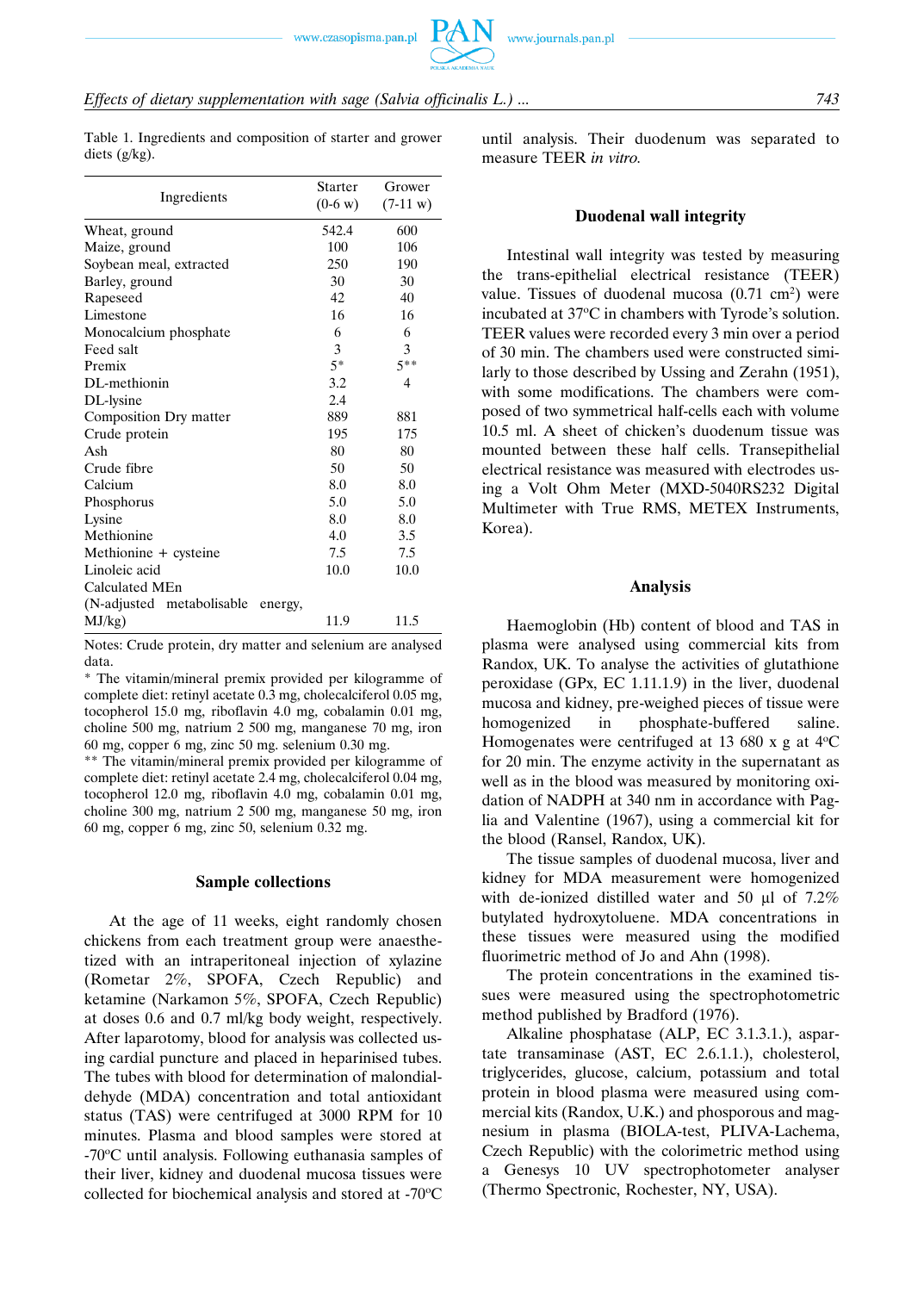Table 2. Activity of GPx in blood (μkat/g Hb) and tissue (μkat/g protein), TAS (mmol/l) in plasma, concentration of MDA in plasma (nmol/ml), duodenal mucosa, liver and kidney (nmol/g protein) and IgA (mg/g) in duodenal mucosa of laying strain growers.

| Indices         | BD                             | $0.1$ g/kg EO            | $0.25$ g/kg EO                  | $0.5$ g/kg EO                   | $1.0$ g/kg EO                   | P-value  |
|-----------------|--------------------------------|--------------------------|---------------------------------|---------------------------------|---------------------------------|----------|
| Blood (plasma)  |                                |                          |                                 |                                 |                                 |          |
| <b>GPx</b>      | $2.59 \pm 0.19$                | $2.74 \pm 0.90$          | $2.88 \pm 0.06$                 | $2.78 \pm 0.26$                 | $2.72 \pm 0.15$                 | 0.92     |
| <b>TAS</b>      | $1.23 \pm 0.07$ <sup>ac</sup>  | $1.27 \pm 0.04^{\circ}$  | $1.54 \pm 0.03^{\rm b}$         | $1.46 \pm 0.06^{\rm bc}$        | $1.46 \pm 0.05^{\rm bc}$        | 0.001    |
| <b>MDA</b>      | $0.51 \pm 0.03^{\text{a}}$     | $0.40 \pm 0.02^b$        | $0.44 \pm 0.03^{ab}$            | $0.49 \pm 0.03^{ab}$            | $0.48 \pm 0.02^{ab}$            | 0.02     |
| Duodenal Mucosa |                                |                          |                                 |                                 |                                 |          |
| <b>GPx</b>      | $0.20 \pm 0.02^{\text{a}}$     | $0.35 \pm 0.04^b$        | $0.23 \pm 0.02^{ab}$            | $0.24 \pm 0.04$ <sup>ab</sup>   | $0.22 \pm 0.04$ <sup>ab</sup>   | 0.03     |
| <b>MDA</b>      | $47.12 \pm 4.55$               | $55.24 \pm 4.89$         | $41.68 \pm 2.54$                | $43.44 \pm 4.23$                | $42.27 \pm 5.04$                | 0.23     |
| IgA             | $0.46 \pm 0.03$                | $0.55 \pm 0.01$          | $0.54 \pm 0.02$                 | $0.59 \pm 0.04$                 | $0.45 \pm 0.05$                 | 0.09     |
| Liver           |                                |                          |                                 |                                 |                                 |          |
| <b>GPx</b>      | $0.16 \pm 0.01$ <sup>ac</sup>  | $0.20 \pm 0.01^{\rm b}$  | $0.19 \pm 0.01^{\rm b}$         | $0.18 \pm 0.01$ <sup>ab</sup>   | $0.14 \pm 0.01$ °               | < 0.0001 |
| <b>MDA</b>      | $169.2 \pm 14.34^a$            | $104.9 \pm 10.12^b$      | $125.5 \pm 14.07$ <sup>ab</sup> | $111.7 \pm 16.72$ <sup>ab</sup> | $123.0 \pm 14.93$ <sup>ab</sup> | 0.0290   |
| Kidney          |                                |                          |                                 |                                 |                                 |          |
| <b>GPx</b>      | $0.26 \pm 0.02^{\text{a}}$     | $0.60 \pm 0.08^{\rm b}$  | $0.36 \pm 0.04$ <sup>ac</sup>   | $0.41 \pm 0.05^{\rm abc}$       | $0.54 \pm 0.04^{\rm bc}$        | 0.0003   |
| <b>MDA</b>      | $77.36 \pm 4.14$ <sup>ab</sup> | $99.78 \pm 5.48^{\circ}$ | $68.56 \pm 4.89^b$              | $82.67 \pm 6.60$ <sup>ab</sup>  | $148.80 \pm 7.97$ <sup>c</sup>  | < 0.0001 |

Notes: a,b,c Means in the same row with different superscripts are significantly different ( $p<0.05$ ), values are means  $\pm$  SEM (n=8). BD – basal diet, EO – BD with *S. officinalis* essential oil, GPx – glutathione peroxidase, TAS – total antioxidant status, MDA – malondialdehyde, IgA – immunoglobulin A.

Table 3. The effect of sage essential oil on blood phagocytic activity and its index in laying strain growers.

| Indices    | BD                            | $0.1$ g/kg EO    | $0.25$ g/kg EO   | $0.5 \text{ g/kg}$ EO  | $1.0 \text{ g/kg}$ EO | P-value    |
|------------|-------------------------------|------------------|------------------|------------------------|-----------------------|------------|
| $PA(\%)$   | $40.50 \pm 0.22$ <sup>a</sup> | $42.50\pm0.43^b$ | $42.17 + 0.40^b$ | $42.00\pm0.37^{\rm b}$ | $41.50\pm0.34^{ab}$   | $\rm 0.01$ |
| <b>IPA</b> | $2.03 \pm 0.04$               | $2.14 \pm 0.04$  | $2.14\pm0.03$    | $2.07 \pm 0.06$        | $2.09\pm0.05$         | 0.39       |

Notes: a,b Means in the same row with different superscripts are significantly different ( $p<0.05$ ), values are means  $\pm$  SEM ( $n=8$ ). PA – phagocytic activity, IPA – index of phagocytic activity, BD – basal diet, EO – BD with *S. officinalis* essential oil.

Immunoglobulin A (IgA) in the intestinal mucosa was measured with a Chicken IgA enzyme-linked immunosorbent assay (ELISA Quantitation Set, Bethyl Laboratories, Inc., USA). Intestinal mucosa was prepared using the method described by Nikawa et al. (1999).

Phagocytic activity was measured by direct counting procedure using yeast cells according to the method of Steruska (1981). Blood smears were prepared and stained with May-Grunwald and Giemsa-Romanowski painting. Phagocytic activity was calculated as the number of white cells containing at least three engulfed particles per 100 white cells (monocytes/granulocytes) and the index of phagocytic activity was calculated as the number of engulfed particles per total number of phagocytes observed. The percentage of phagocytic cells was evaluated using an optical microscope, by counting PMN up to 100.

Dry matter content of diet and tissues was determined by the standard method of drying samples at 105°C. Crude protein in complete diet was analysed using the Kjeldhal method. The selenium concentration in diet was measured using the fluorimetric method of Rodriguez et al. (1994).

#### **Statistical analysis**

Statistical analysis of the results was performed using one-way analysis of variance (ANOVA) with the post hoc Tukey multiple comparison test using GraphPadSoftware (USA). The data presented are the mean values  $\pm$  SEM. Probability values of less than 0.05 were considered significant.

#### **Results**

#### **Growth performance**

Animals were in good health, average weight gain was 976.2±7.63 g at 11 weeks of age and the average feed intake was 61.63±0.4 g/day.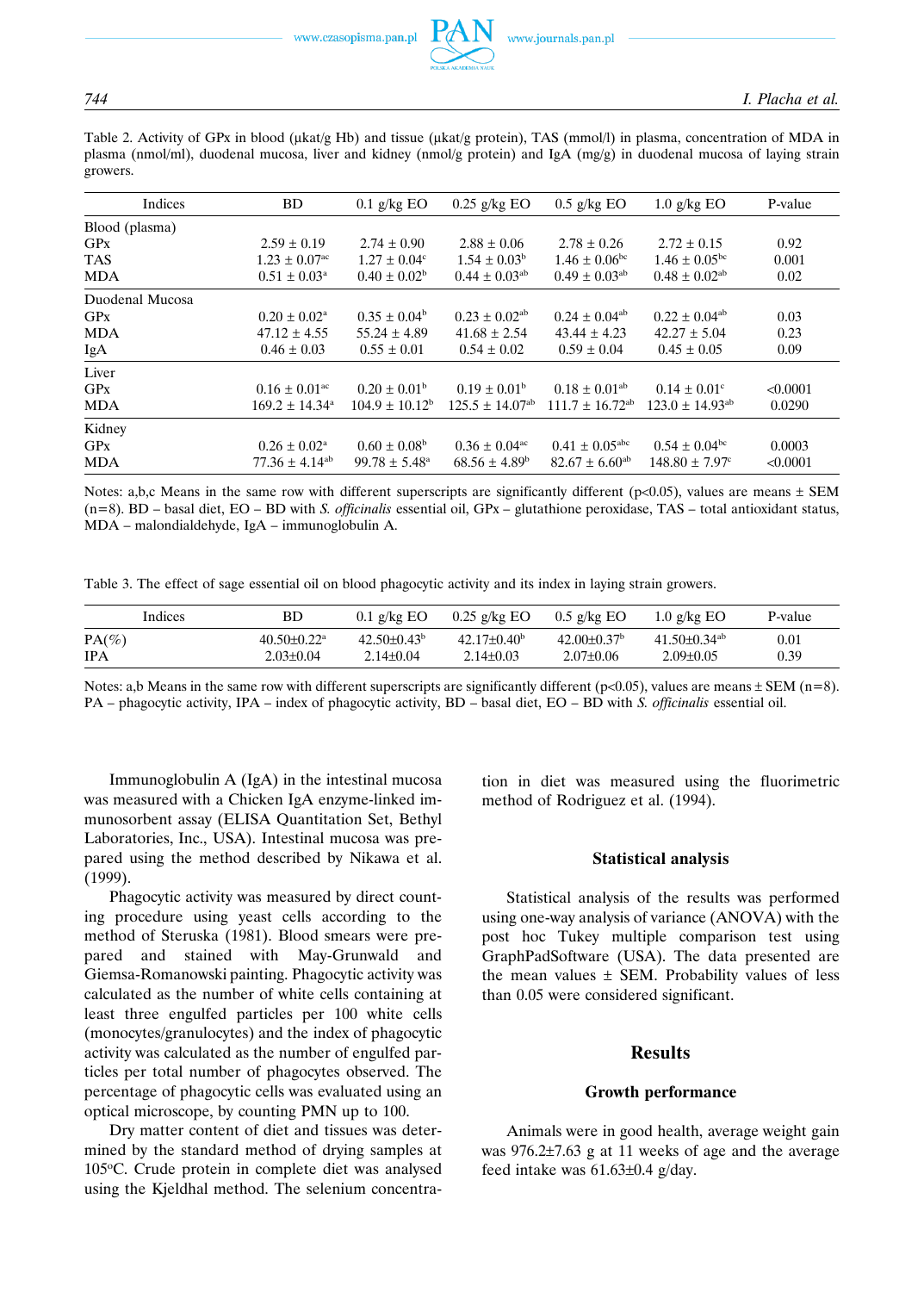

Fig. 1. Transepithelial electrical resistance values in duodenal tissue of laying strain growers. Notes: BD – basal diet, EO – BD with *S. officinalis* essential oil supplementation. Values are means ± SEM (n=8).

Table 4. The effect of sage essential oil on biochemical indices in blood plasma of laying strain growers.

| Indices               | <b>BD</b>                  | $0.1$ g/kg EO                 | $0.25$ g/kg EO               | $0.5$ g/kg EO                 | 1.0 $g/kg$ EO                 | P-value  |
|-----------------------|----------------------------|-------------------------------|------------------------------|-------------------------------|-------------------------------|----------|
| $ALP$ ( $\mu$ kat/l)  | $21.98 \pm 1.76$           | $14.33 \pm 0.87$              | $20.73 \pm 2.40$             | $19.81 \pm 1.75$              | $22.85 \pm 2.76$              | 0.13     |
| AST (ukat/l)          | $1.01 \pm 0.04$            | $1.09 \pm 0.06$               | $1.03 \pm 0.05$              | $0.97 \pm 0.03$               | $0.91 \pm 0.03$               | 0.11     |
| Cholesterol (mmol/l)  | $1.62 \pm 0.05$            | $1.23 \pm 0.08$               | $1.41 \pm 0.15$              | $1.84 \pm 0.28$               | $1.80 \pm 0.12$               | 0.05     |
| Triglyceridy (mmol/l) | $0.31 \pm 0.05$            | $0.24 \pm 0.04$               | $0.23 \pm 0.03$              | $0.38 \pm 0.06$               | $0.35 \pm 0.05$               | 0.06     |
| Glukóza (mmol/l)      | $17.10 \pm 1.04$           | $21.65 \pm 2.37$              | $16.25 \pm 1.49$             | $15.53 \pm 0.87$              | $16.36 \pm 1.11$              | 0.05     |
| Ca (mmol/l)           | $2.26 \pm 0.18^{\text{a}}$ | $1.79 \pm 0.06$ <sup>ab</sup> | $2.13 \pm 0.14^{\text{a}}$   | $1.47 \pm 0.05^{\rm b}$       | $1.56 \pm 0.10^b$             | < 0.0001 |
| $P$ (mmol/l)          | $2.46 \pm 0.35$            | $2.21 \pm 0.30$               | $2.18 \pm 0.10$              | $2.18 \pm 0.16$               | $2.77 \pm 0.14$               | 0.32     |
| $K \text{ (mmol/l)}$  | $6.33 \pm 0.28^{\rm a}$    | $7.56 \pm 0.33$ <sup>ac</sup> | $6.69 \pm 0.34$ <sup>a</sup> | $7.73 \pm 0.26$ <sup>bc</sup> | $8.50 \pm 0.41$ <sup>bc</sup> | 0.0004   |
| $Mg$ (mmol/l)         | $0.76 \pm 0.08$            | $0.85 \pm 0.08$               | $0.99 \pm 0.15$              | $0.74 \pm 0.08$               | $0.94 \pm 0.07$               | 0.28     |
| Total protein $(g/l)$ | $33.67 \pm 1.17$           | $32.82 \pm 3.84$              | $33.77 \pm 2.31$             | $39.63 \pm 1.30$              | $35.81 \pm 0.94$              | 0.21     |

Notes: a,b,c Means in the same row with different superscripts are significantly different ( $p<0.05$ ), values are means  $\pm$  SEM (n=8). BD – basal diet, EO – BD with *S. officinalis* essential oil. ALP- alkaline phosphatase, AST- aspartate transaminase.

#### **The effect of sage oil on antioxidant status**

Glutathion peroxidase activity in duodenal mucosa, liver and kidney was significantly higher when 0.1 g/kg EO was added to the diet, as well as in the liver with 0.25 g/kg EO in the diet and in the kidney with 1.0 g/kg EO addition ( $p<0.05$ ). Concentration of MDA was significantly lower in plasma and liver with  $0.1$  g/kg EO addition and significantly higher in kidney with 1.0 g/kg EO addition in the chickens' diet (p<0.05). Total antioxidant status in plasma significantly increased in the group with the diet supplemented with  $0.25$  g/kg EO (p<0.05, Table 2).

#### **The effect of sage oil on phagocytic activity**

Blood phagocytic activity was significantly higher in chickens obtaining 0.1, 0.25 and 0.5 g/kg EO in the diet in comparison with the group fed the BD (Table 3).

#### **The effect of sage oil on duodenal wall integrity**

When TEER values were measured in the course of time, they increased over the first 12 min of intestine incubation. After this time the TEER values were stable up to 30 min. The significantly highest values were reached in the groups where 0.1 and 0.25 g/kg sage oil was added in comparison with the control group  $(9.10\pm0.48, 9.43\pm0.44$  vs  $7.20\pm0.49$  – 6 min, 9.96 $\pm$ 0.41, 10.06 $\pm$ 0.48 vs 8.04 $\pm$ 0.56 – 9 min, 10.71 $\pm$ 0.30, 10.62±0.19 vs  $8.63\pm0.52$  MΩ – 12 min respectively; p<0.05, Fig. 1).

## **The effect of sage oil on biochemical indices in blood plasma**

Calcium significantly decreased and potassium significantly increased in the groups of animals with 0.5 and 1.0 g/kg EO in their diet ( $p<0.05$ , Table 4).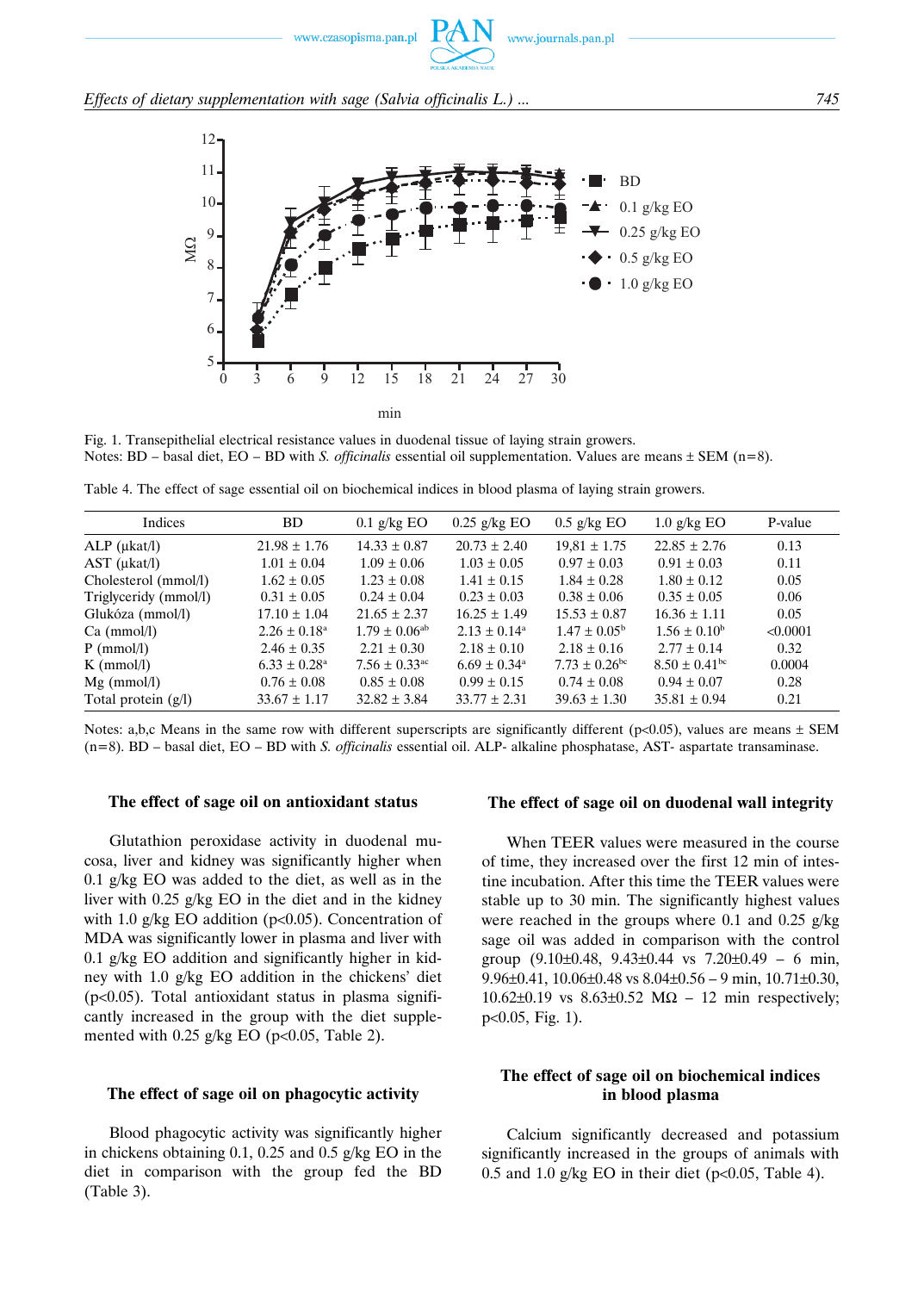## **Discussion**

The antioxidant properties of EO are well known, but they are dependent on their concentrations. High concentrations of EO lead to lysis of the cell membranes and denaturation of cytoplasmic proteins (Helander et al. 1998). The antioxidant activity of EO has been the subject of many studies and their mode of action is still not clearly understood. Amensour et al. (2009) reported that it is mainly due to their redox properties, which play an important role in adsorbing and neutralizing free radicals, quenching singlet and triplet oxygen, or decomposing peroxides. However, some reactive metabolites can initiate lipid peroxidation of polyunsaturated lipids in cells, particularly present in membranes. During lipid peroxidation, unsaturated lipids are oxidised and small fragments such as alkanes, alkenals and malondialdehyde are created. These lipid radicals are very reactive and may cause cellular damage (Castell et al. 1997, Pessayer et al. 1999).

Earlier studies on the antioxidative activity of sage were limited to its diterpenoid compounds (Cuvelier et al. 1994). According to Al-Tawaha et al. (2013) sage is very rich in phenolic compounds such as flavonoids, phenolic acids and phenolic diterpenes which are responsible for its high antioxidant activities. The term polyphenol mean phenolic compounds containing two or more phenol groups, although currently the term polyphenol is used to refer to phenolic compounds regardless of the number of phenol groups in the molecules (Jiang and Dusting 2003).

In general, metabolic biotransformation of EO compounds occurs in two phases and the final products are glucuronide and sulfate conjugates (Jager 2000). Although the liver is considered the most important organ for biotransformation, Raoof et al. (1996) and Shipkova et al. (2001) in their studies demonstrated more effective glucuronidation of phenolic compounds in kidney than in liver or intestinal microsomes. During metabolism reactive species are produced in cells, which may have a pro-oxidant action if their levels rise above the homeostatic point (Willcox et al. 2004). It is uncommon for phenolic compounds that both antioxidant and pro-oxidant activities are observed at different doses (Ferguson 2001). The highest dose of sage oil used in our experiment probably had pro-oxidant activity and significantly increased the MDA content in the kidney (Table 2).

The metabolic processes of plant compounds undergo enzymatic transformation which may generate toxic substances from an initially harmless compound. These metabolic processes differ with animal species, quantity, structure, specificity and activity of plant compounds (Cooper and Johnson 1998). We can suppose from these studies that the highest sage oil concentration in our experiment could produce toxic substances during metabolic processing, in a quantity that could cause oxidative stress in the kidney as the predominant organ of phenolic compound glucuronidation.

Oxidative stress is characterized by abnormal quantity of reactive oxygen species in the body. Antioxidants are compounds or mechanisms that dampen or counteract oxidative stress, either by reducing the cause or the consequences of oxidative stress. The antioxidant enzymes such as superoxide dismutase, catalase and glutathione peroxidase serve as a primary line of defence in destroying free radicals (Gutteridge et al. 2000). It is important to keep in mind that hydroperoxides play a role in the proliferation and differentiation of cells, as well as contribute to maturation of red blood cells, and thus it is more advantageous to maintain a certain peroxide tone which is necessary for adequate functioning of cells. Regulation of the redox balance might therefore be one of the more important functions of peroxidases and of glutathione peroxidases in particular (Brigelius-Flohe 1999). We suppose that the GPx increasing in the kidney in birds with 1.0 g/kg EO addition was the answer to the lipid peroxidase enhancing. MDA increasing in the kidney in this group suggests the production of reactive oxygen species, and GPx increasing in this group probably regulates the redox balance (Table 2).

Polyphenols which contain two or more phenol groups are ubiquitous in plant foods. In general, their effectivness in protecting against oxidative stress depends on their reactivity towards free radicals. Flavonoids, the largest group of polyphenols, contain strong antioxidants such as quercetin or catechin which can interact with intracellular antioxidative species such as glutathion peroxidase, and may enhance their antioxidative activities (Bors et al. 1990, Nagata et al. 1999). We found significant increases in TAS in plasma with 0.25 g/kg EO addition and GPx in duodenal mucosa, liver and kidney of birds receiving 0.1 and 0.25 g/kg EO in their diet (Table 2). We can suppose that components of sage oil used in our experiment could positively influence these antioxidant parameters in the way described above, when added to the diet in lower concentrations.

Mühlbauer et al. (2003) found that essential oils and their monoterpene components could affected bone metabolism. The mechanism by which monoterpenes inhibit bone resorption is not known to date. Because of their high hydrophobicity, monoterpenes may be incorporated into the cell membrane, affect cell function, impair the membrane potential. Oxidative damage of membrane potential causes entrance of calcium into the cell and escape of potass-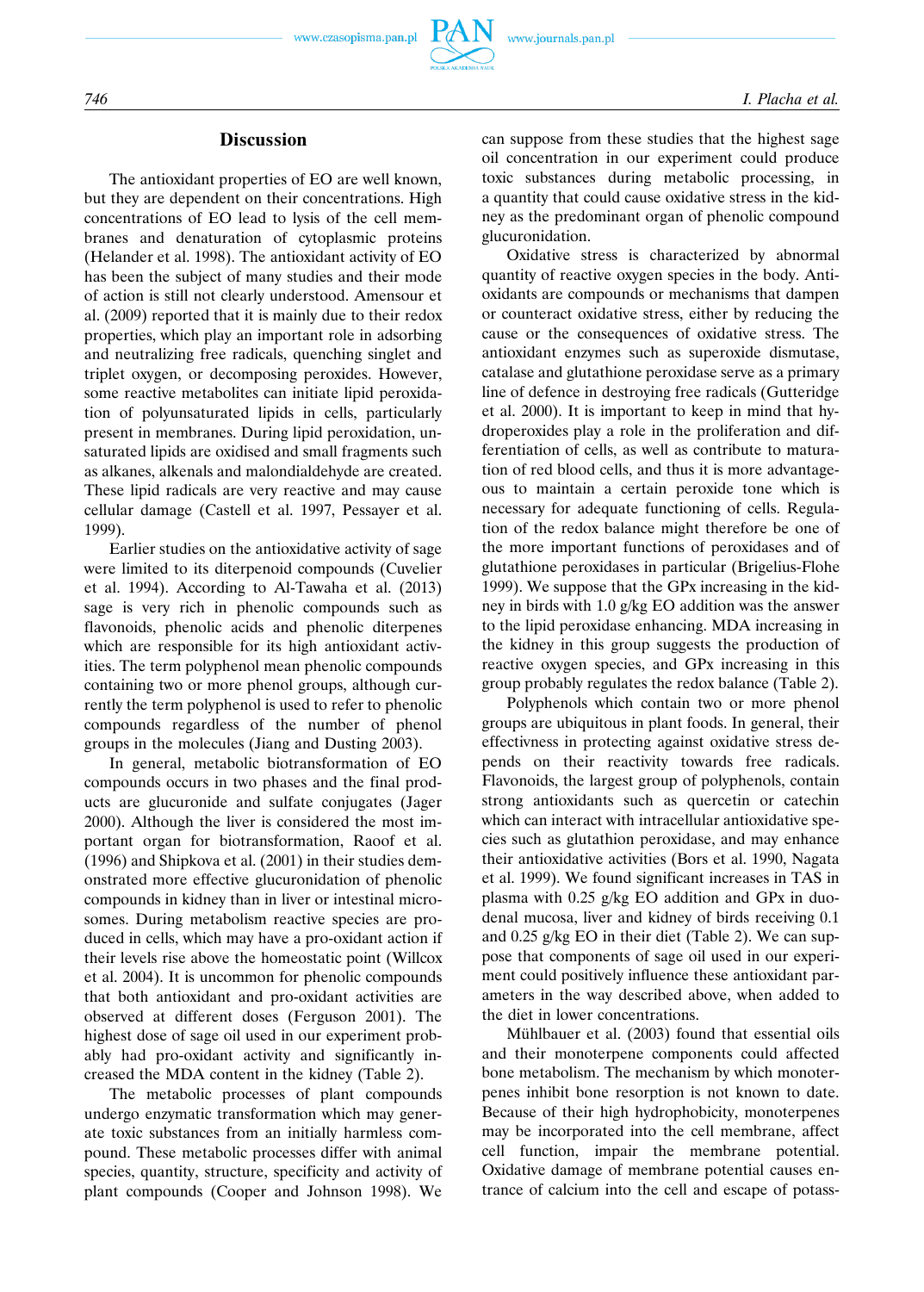

*Effects of dietary supplementation with sage (Salvia officinalis L.) ... 747*

ium from the cell which ends in cell death (Castell et al. 1997). Loss of homeostasis in our experiment should be a result of cells oxidative damage due to the higher concentrations of EO. Maffei et al. (2001) found that after removal of the monoterpene, it would also be released from the membrane and the function of the cell would return to normal. According to Mühlbauer et al. (2003), who fed rats with sage oil, bone resorption resumed control value 52 h after the end of sage oil feeding, which suggests that the inhibition of bone resorption was not due to any toxic effect of monoterpenes. We can explain the observed significant increasing of potassium and decreasing of calcium (0.5 and 1.0 g/kg EO) in plasma in our experiment in the way described by the authors above. Moreover we also suppose that impaired cell homeostasis was not due to sage oil toxic effect, which is also confirmed by other investigated biochemical parameters in plasma which were not negatively affected by the EO concentrations used in our experiment (Table 4).

According to Taylor et al. (2003) mobilization of undifferentiated cell progenitor in circulation, immunopoietic reconstitution, and increasing neutrophil distribution were accompanied with controlling the rate of oxidant formation. Increased cell viability, cell count and distribution of neutrophils caused increases in phagocytic activity. According to Vattem et al. (2013) regulation of the redox balance is very important and more controlled respiratory burst may result from a robust antioxidant defense as a response to sage intake. Ma et al. (2005) suggested that the antioxidant properties of some plant bioactives may play a role in the development of immune response in birds by protecting cells from oxidative damage and enhancing the function and proliferation of these cells. Phagocytic activity in our experiment was significantly higher in the groups with lower concentrations of sage EO  $(0.1, 0.25 \text{ and } 0.5 \text{ g/kg})$ , which we can explain by the results of authors above, suggesting that lower EO concentrations in our experiment had antioxidant influence on phagocytic cells and protected them against free radicals (Table 3).

We obtained similar results in our small intestine integrity study, where TEER values showed that lower EO concentrations (0.1 and 0.25 g/kg) positively influenced the intestine epithelial barrier. The intestinal epithelium is a single layer of epithelial cells that separates the intestinal lumen from the underlying lamina propria. Aproximately 80% of absorptive enterocytes are mainly intestinal epithelial cells which are tightly bound together by intercellular junctional complexes that regulate the paracellulal permeability (van der Flier and Clevers 2009). According to Ma et al. (2005) the antioxidant properties of some plant bioactive compounds are able to protect these cells from oxidative demage and enhance their function and proliferation. Jamroz et al. (2006) suggested that due to their strong antioxidant properties oregano leaf extract and EO could accelerate the renewal rate of mature enterocytes at the surface of the intestinal villi. We suppose that in our study sage oil was also able to protect intestinal epithelial cells from oxidative demage and in this way improve the paracellular permeability, which is crucial for the integrity of the epithelial barrier.

Our results indicate that lower concentrations of sage EO improve antioxidant defence through induction of antioxidant enzymes, as well as the innate immune system function by increasing phagocytic activity. Lower concentrations of EO also positively influenced gut barrier function, which might be the mechanism underlying the protective effects of sage EO against pathogen penetration, possibly meaning that animals are less exposed to microbial toxins or other undesired metabolites, so that their health may be improved this way. Our results demonstrate that it is necessary to keep in mind the selection of sufficient concentration of EO used as feed additive for animals. More studies are needed to define available levels of EO in laying strain growers for improving their health status.

#### **Acknowledgements**

This study is a part of the VEGA projects 2/0052/13 and 1/0374/14 supported by the Slovak Scientific Agency. The authors would like to thank HANUS s.r.o. (Slovakia) for their donation of *S. officinalis* essential oil.

## **References**

- Acamovic T, Brooker JD (**2005**) Biochemistry of plant secondary metabolites and their effects in animals. Proc Nutr Soc 64: 403-412.
- Al-Tawaha A, Al-Karaki G, Massadeh A (**2013**) Antioxidant activity, total phenols and variation of chemical composition from essential oil in sage (*Salvia officinalis* L.) grown under protected soilless condition and open field conditions. Adv Environ Biol 7: 894-901.
- Amensour M, Sendra E, Abrini J, Bouhdid S, Perez-Alvarez JA, Fernandez-Lopez J (**2009**) Total phenolic content and antioxidant activity of myrtle (Myrtus communis) extracts. Nat Prod Commun 4: 819-824.
- Bors W, Heller W, Michel C, Saran M (**1990**) Flavonoids as antioxidants – determination of radical – scavenging efficiencies. Methods Enzymol 186: 343-355.
- Bradford MM (**1976**) A rapid and sensitive method for the quantitation of microgram quantities of protein utilizing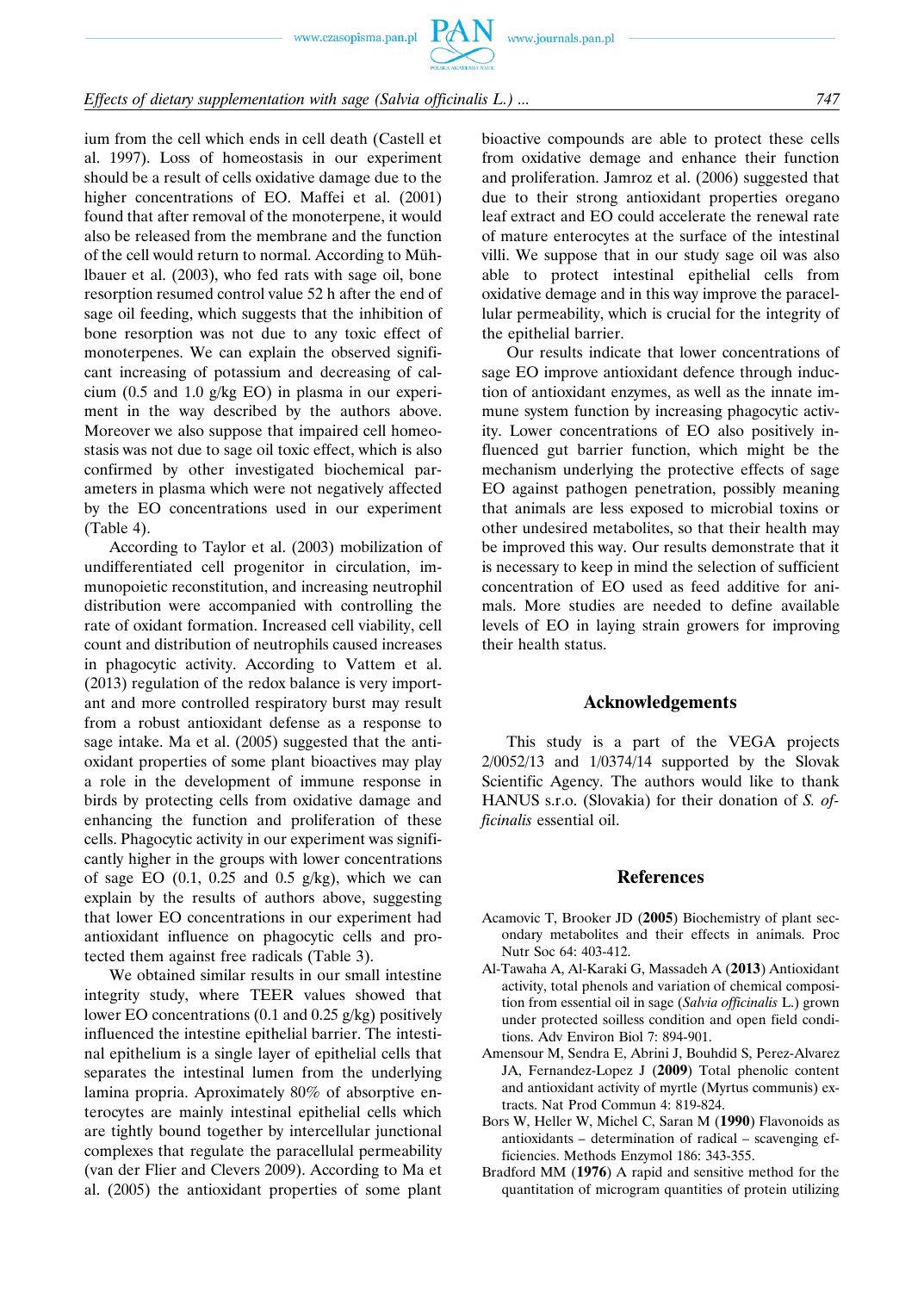

the principle of protein-dye binding. Anal Biochem 72: 248-254.

- Brigelius-Flohé R (1999) Tissue-specific functions of individual glutathione peroxidases. Free Radic Biol Med 27: 951-965.
- Bubel F, Dobrzański Z, Gaweł A, Pogoda-Sewerniak K, Grela ER (**2015)** Effect of humic-plant feed preparations on biochemical blood parameters of laying hens in deep litter housing system. Pol J Vet Sci 18: 131-139.
- Castell JV, Gomez-Lechon MJ, Ponsoda X, Bort R (**1997**) *In vitro* investigation of the molecular mechanisms of hepatotoxicity. In: Castell JV, Gomez-Lechon MJ (eds) In vitro Methods in Pharmaceutical Research. Academic Press, London, pp 375-410.
- Cooper MR, Johnson AW (**1998**) Poisonous plants and fungi in Britain: Animal and Human Poisoning, 2 nd ed., Norwich, The Stationary Office, pp 202-205.
- Cuvelier ME, Berset C, Richard H (**1994**) Antioxidant constituents in sage (*Salvia officinalis*). J Agric Food Chem 42: 665-669.
- European Food Safety Authority (**2012**) Scientific Opinion on the safety and efficacy of phenol derivatives containing ring-alkyl, ring-alkoxy and side-chains with an oxygenated functional group (chemical group 25) when used as flavourings for all species. EFSA Journal 10: 2573.
- Ferguson LR (**2001**) Role of plant polyphenols in genomic stability. Mutat Res 475: 89-111.
- Franz C, Baser KHC, Windisch W (**2010**) Essential oils and aromatic plants in animal feeding – a European perspective. A review. Flavour Frag J 25: 327-340.
- Gutteridge JM, Halliwell B (**2000**) Free radicals and antioxidants in the year 2000. A historical look to the future. Ann NY Acad Sci 899: 136-147.
- Halliwell B, Gutteridge JMC (**1999**) Free radicals in Biology and Medicine, 3rd ed., Oxford University Press, New York, pp 617-783.
- Helander IM, Alakomi HL, Latva-Kala K, Mattila-Sandholm T, Pol I, Smid EJ, Gorris LGM, von Wright A (**1998**) Characterization of the action of selected essential oil components on gram-negative bacteria. J Agric Food Chem 46: 3590-3595.
- Henneke P, Golenbock DT (**2004**) Phagocytosis, innate imunity, and host-pathogen specifity. J Exp Med 199: 1-4.
- Jager W, Mayer M, Platzer P, Reznicek G, Dietrich H, Buchbauer G (**2000**) Stereoselective metabolism of the monoterpene carvone by rat and human liver microsomes. J Pharm Pharmacol 52: 191-197.
- Jamroz D, Wertelecki T, Houszka M, Kamel C (**2006**) Influence of diet type on the inclusion of plant origin active substances on morphological and histochemical characteristics of the stomach and jejunum walls in chicken. J Anim Physiol Anim Nutr 90: 255-268.
- Jiang F, Dusting GJ (**2003**) Natural phenolic compounds as cardiovascular therapeutics: potential role of their antiinflammatory effects. Curr Vasc Pharmacol 1: 135-156.
- Jo C, Ahn DU (**1998**) Fluorometric analysis of 2-thiobarbituric acid reactive substances in turkey. Poult Sci 77: 475-480.
- Laskin DL, Pilaro AM (**1986**) Potential role of activated macrophages in acetaminophen hepatotoxicity. 1. Isolation and characterization of activated macrophages from rat liver. Toxicol Appl Pharmacol 86: 204-215.

Ma DY, Shan AS, Chen ZH, Du J, Song K, Li JP, Xu QY

(**2005**) Effect of *Ligustrum lucidum* and *Schisandra chinensis* on the egg production, antioxidant status and immunity of laying hens during heat stress. Arch Anim Nutr 59: 439-447.

- Maffei M, Camusso W, Sacco S (**2001**) Effect of Mentha x Piperita essential oil and monoterpenes on cucumber root membrane potential. Phytochemistry 58: 703-707.
- Mannon P (**2005**) Normal Gut Mucosal Immunity: A Dynamic Balance of Tolerance and Defence. Gastroenterol Hepatol 1: 50-56.
- Miura K, Kikuzaki H, Nakatani N (**2002**) Antioxidant activity of chemical components from sage (*Salvia officinalis* L.) and thyme (*Thymus vulgaris* L.) measured by the oil stability index method. J Agric Food Chem 50: 1845-1851.
- Muhlbauer RC, Lozano A, Palacio S, Reinli A, Felix R (**2003**) Common herbs, essential oils, and monoterpenes potently modulate bone metabolism. Bone 32: 372-380.
- Nagata H, Takekoshi S, Takagi T, Honma T, Watanabe K (**1999**) Antioxidative action of flavonoids, quercetin and catechin, mediated by the activation of glutathione peroxidase. Tokai J Exp Clin Med 24: 1-11.
- Nikawa T, Odahara K, Koizumi H, Kido Y, Teshima S, Rokutan K, Kishi K (**1999**) Vitamin A Prevents the Decline in Immunoglobulin A and Th2 Cytokine Levels in Small Intestinal Mucosa of Protein-Malnourished Mice. J Nutr 129: 934-941.
- Paglia DE, Valentine WN (**1967**) Studies on the quantitative and qualitative characterization of erythrocyte glutathione peroxidase. J Lab Clin Med 70: 158-169.
- Pessayre D, Larrey D, Biour M (**1999**) Drug- induced liver injury. In: Bircher J, Benhamou JP, McIntyre N, Rizzeto M, Rodes J (eds) Oxford Textbook of Clinical Hepatology. Oxford University Press, Oxford, pp 1261-1315.
- Raoof AA, van Obbergh LJ, de Goyet JD, Verbeeck RK (**1996**) Extrahepatic glucuronidation of propol in man: possible contribution of gut wall and kidney. Eur J Clin Pharmacol 50: 91-96.
- Rodriguez EM, Sanz MT, Romero CD (**1994**) Critical study of fluorometric determination of selenium in urine. Talanta 41: 2025-2031.
- Shipkova M, Srassburg CP, Braun F, Streit F, Gröne HJ, Armstrong VW, Tukey RH, Oellerich M, Wieland E (**2001**) Glucuronide and glucoside conjugation of mycophenolic acid by human liver, kidney and intestinal microsomes. Br J Pharmacol 132: 1027-1034.
- Steruska M (**1981**) Tests for the investigation of leukocyte function. In: Hrubisko M, Steruska M (eds) Hematology and Transfusiology. Osveta Martin, Slovakia, pp 228-236.
- Taylor EL, Megson IL, Haslett C, Rossi AG (**2003**) Nitric oxid: a key regulator of myeloid inflammatory cell apoptosis. Cell Death Differ 10: 418-430.
- Ussing HH, Zerahn K (**1951**) Active transport of sodium as the source of electric current in the short-circuited isolated frog skin. Acta Physiol Scand 23: 110-127.
- van der Flier LG, Clevers H (**2009**) Stem cells, self-renewal and differentiation in the intestinal epithelium. Annu Rev Physiol 71: 241-260.
- Vattem DA, Lester Ce, Deleon Rc, Jamison By, Maitin V (**2013**) Dietary supplementation with two Lamiaceae herbs-(oregano and sage) modulates innate imunity par-